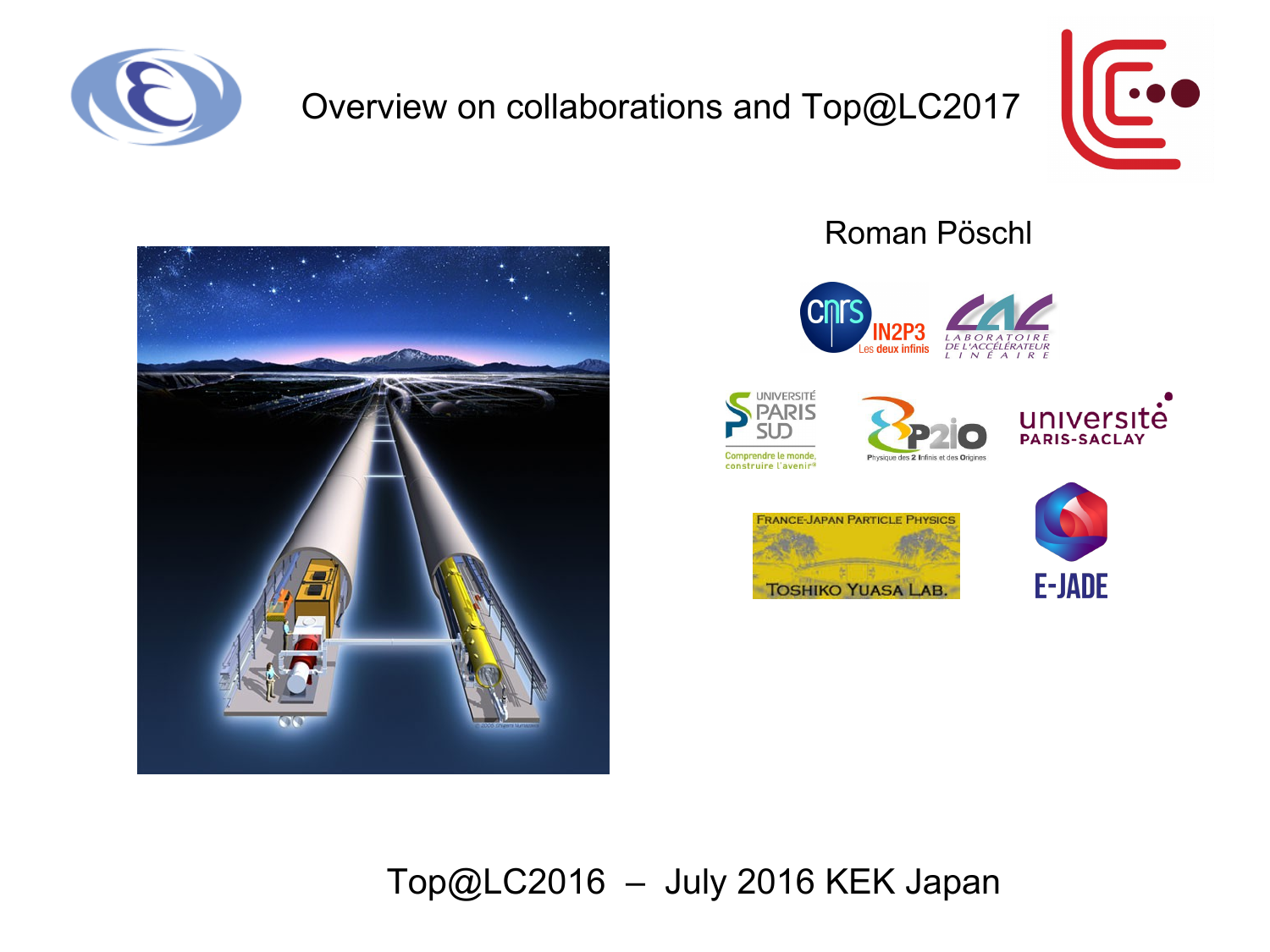





**THERE ARE THINGS KNOWN AND THINGS UNKNOWN AND IN BETWEEN ARE THE-**DOORS. -

**.. is the top quark**

**Jim Morrison** American sinder-songwriter QuoteHD.com

(1943-1971)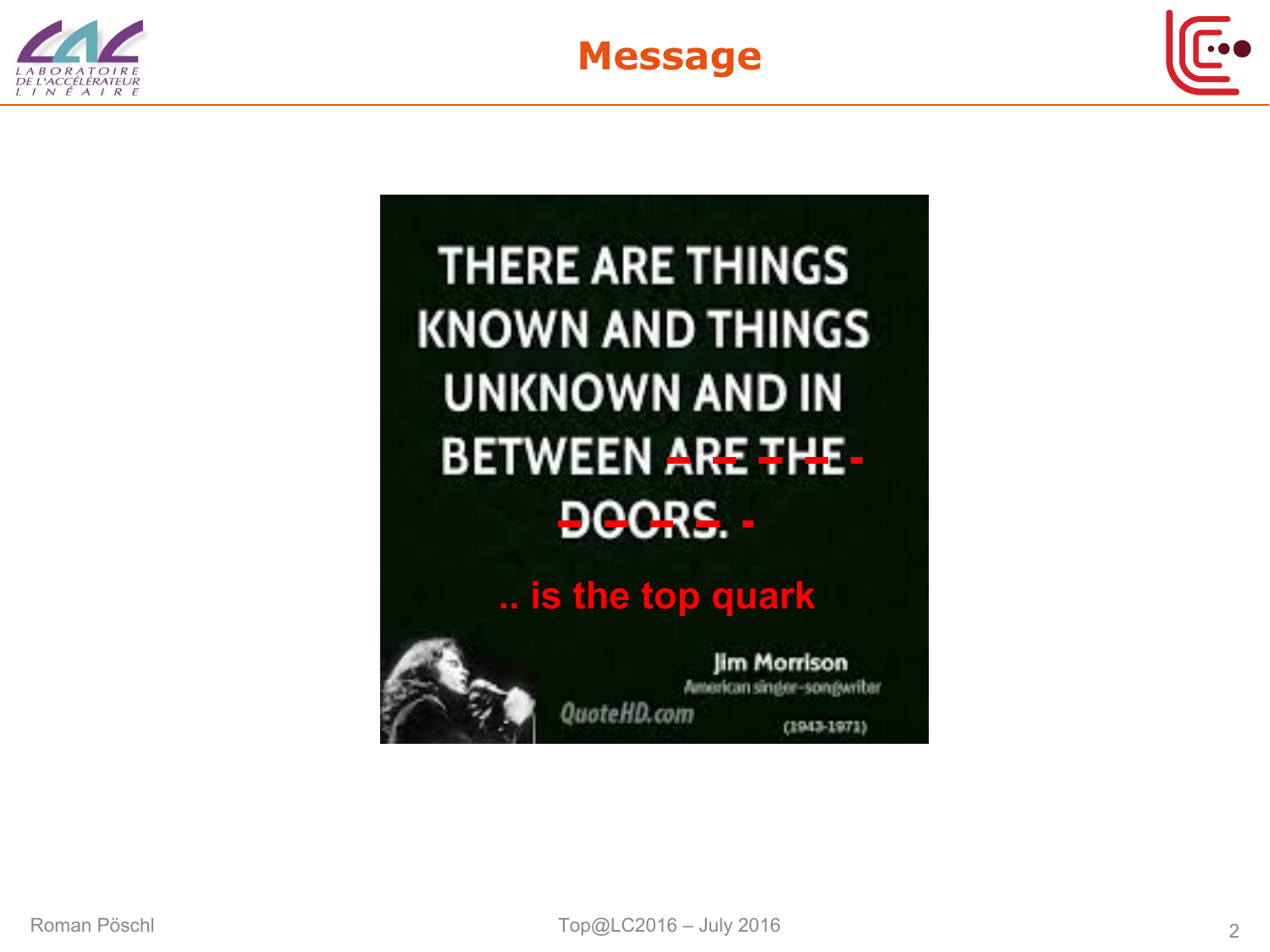



- Many individual efforts at institutes
- Top quakr studies within concept groups
- Top quark followed up by LCC physics working groups
- Cooperation between different institutes Munich, German Theorists LAL, IFIC IFIC many (DESY, Vienna, other Spanish insitutes)
- Structures cooperation, i.e. With dedicated funding
	- Grant for top physics at Tohoku University
	- French-Japanese TYL/FJPPL, funding for mutual travel Can this be extended to e.g. Spain, Germany, Austria, CERN,US, China, Korea, ...?

RANDALF may be a platform for that

Top workshop witnesses that there is a potential for an activity that comprises

- 41 registered participants this time
- => Collaboration 50-60 people (others may be attracted by structured approach)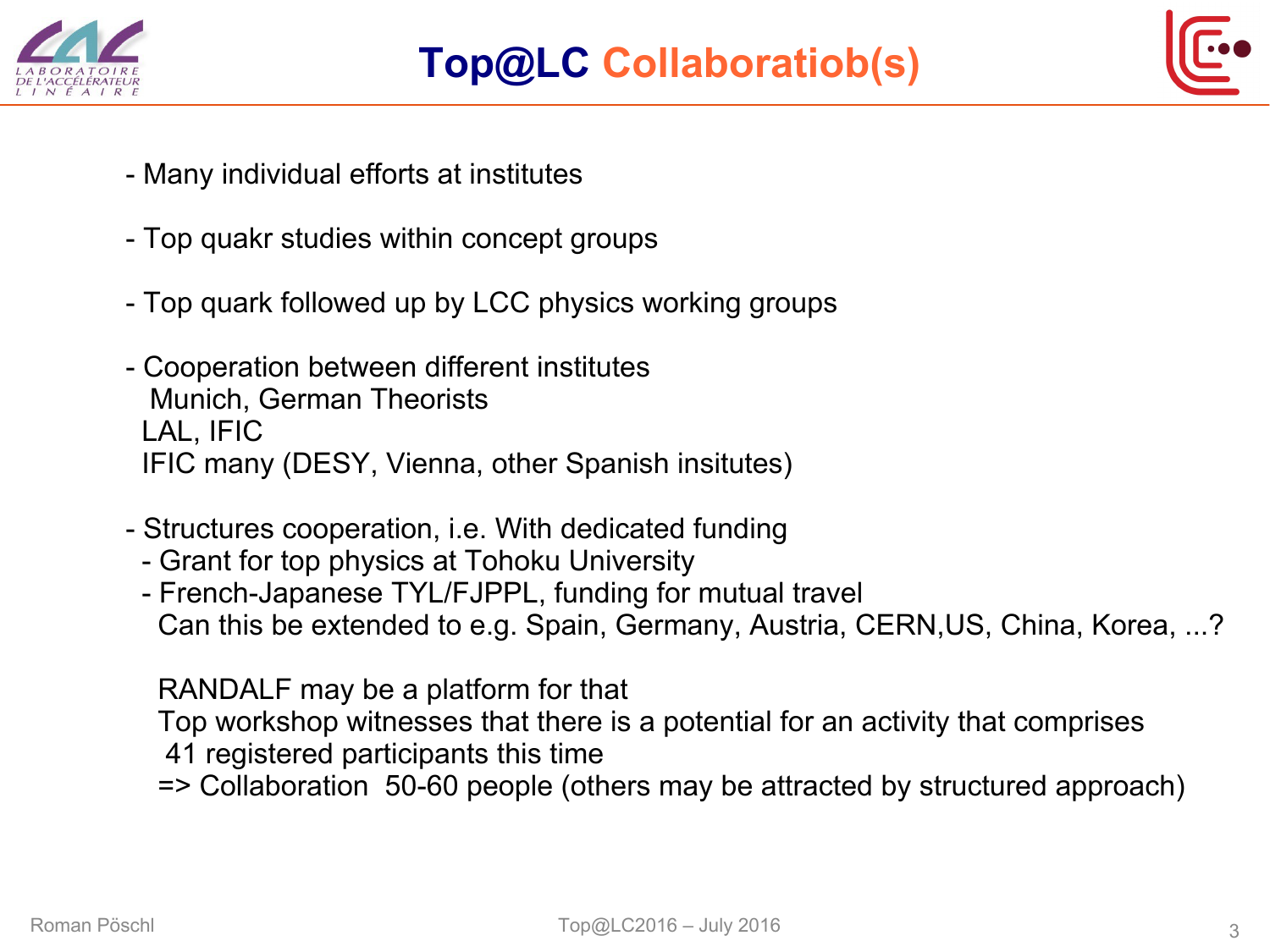



- We may want to follow good examples of previous workshops and prepare a short write up
- Who?
- Maybe split up into different authors that each write 1 -1 1 1/2 page about a given set of topics